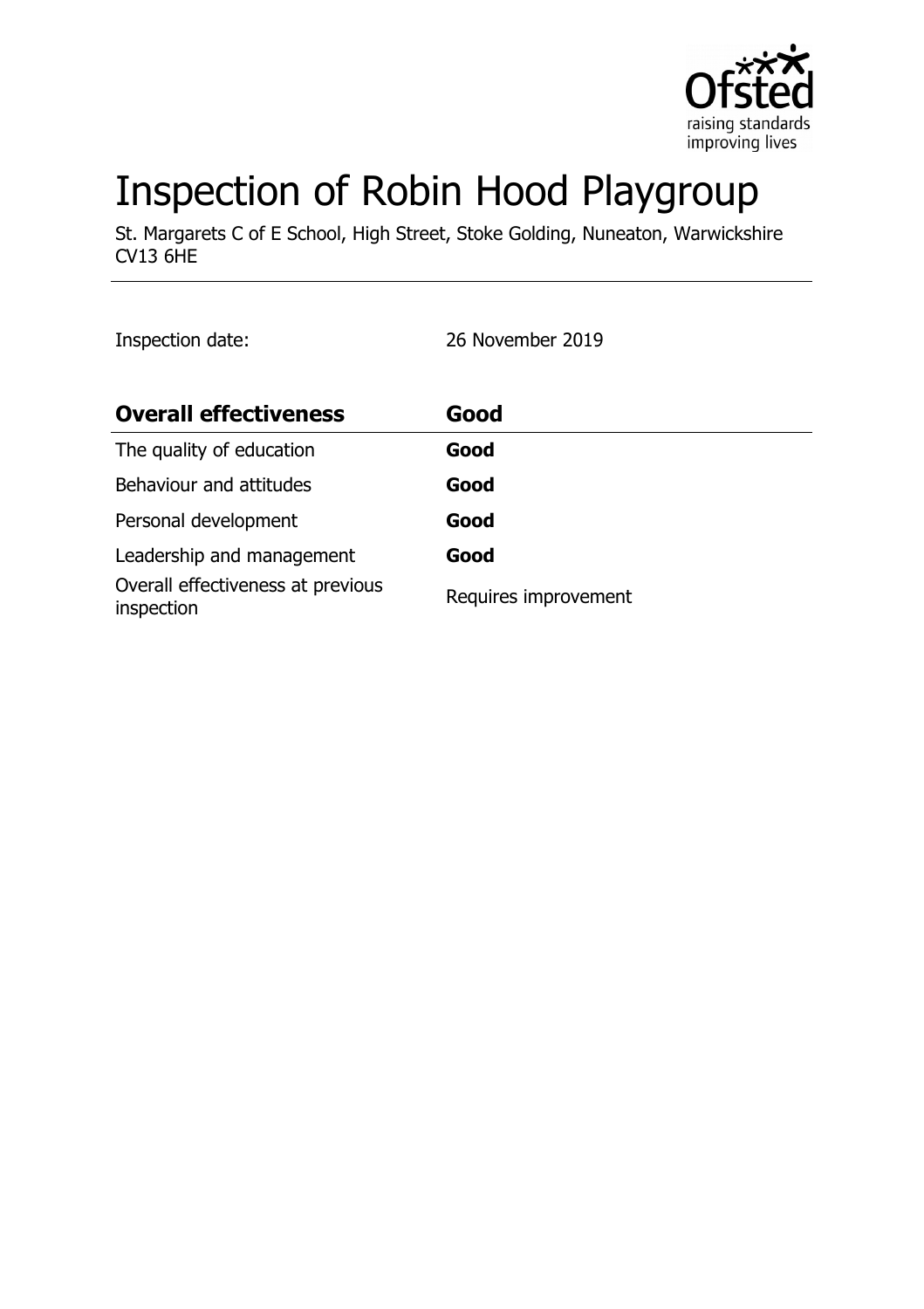

# **What is it like to attend this early years setting?**

#### **The provision is good**

The playgroup is a warm, welcoming and safe environment for children to learn and develop. Staff have high expectations of children. They provide activities based on children's unique interests. The learning programme is consistently planned to build on what each child knows and can do. The playgroup provides a secure foundation for children's future learning, and children make good progress.

Staff value and respect every child. They obtain information from parents when they start. Staff know the children well. Parents value the extra support staff give families when they are experiencing difficult times in their lives.

Staff talk confidently about children's interests and use their observations well to decide what children need to learn next. They give children warm encouragement that helps them to be persistent. Children are motivated to learn and become deeply involved in their chosen activities. They enjoy playing in the role-play train, where they buy tickets and sit down to enjoy the journey.

Children of all ages play well together. They have developed good friendships and seek others out to share their experiences. They are kind and considerate of each other's feelings. Children's behaviour is good.

Staff encourage children to take managed risks. For example, children balance across upturned logs and predict where they might land as they jump down. Staff hold younger children's hands as they move across the logs.

## **What does the early years setting do well and what does it need to do better?**

- $\blacksquare$  The managers and staff have worked hard to make improvements since the last inspection. They are a close team who work well together. They have a good overview of the quality of the provision and use this effectively to set targets for future development aimed at continually raising the standard. However, the monitoring of individual staff's practice is not yet sharply focused on raising the quality of teaching to the highest possible level.
- $\blacksquare$  Language development features extremely highly in the educational programmes and is promoted well. Staff encourage children from a young age to develop a real interest in books. They encourage children to handle and learn from books. Staff provide props to enhance stories. Children listen intently and respond positively to adults and each other. They take on the role of different characters such as Goldilocks and the three bears. They become animated and eagerly engage in recalling parts of the story.
- $\blacksquare$  Staff interact and teach well, continually adapting their approach for children of different ages and abilities. Occasionally, during some activities, staff do not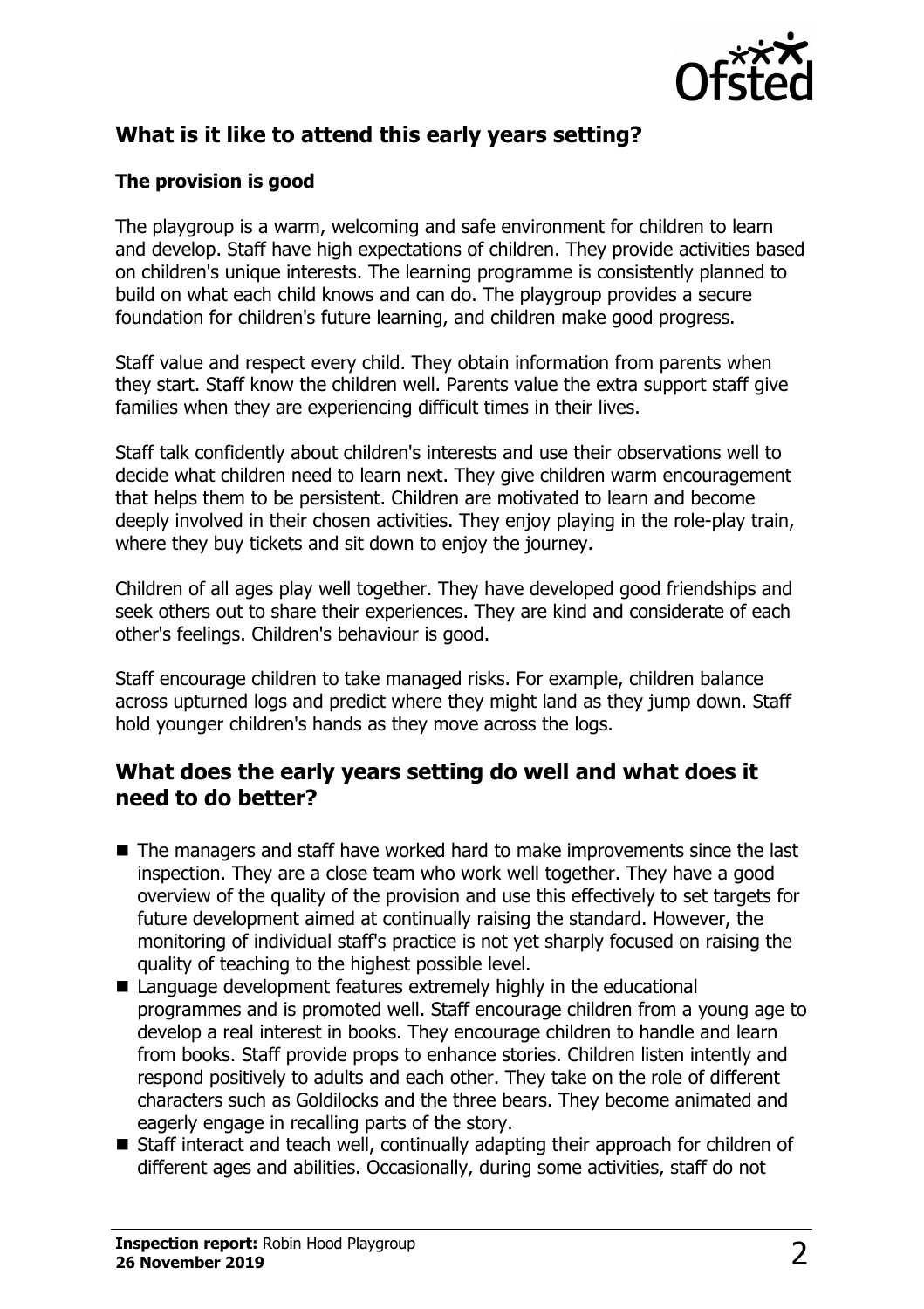

extend the level of challenge for older children to build further on what they know and can do.

- $\blacksquare$  The staff work closely with parents to find out more about their child's home experiences. Staff's relationships with parents are friendly and trusting. Parents and carers speak highly of the staff and state that their children are happy and settled at the playgroup. They praise the individualised attention their children receive. Parents and carers comment that staff speak to them daily and they are well informed about all areas of their children's development.
- Staff identify gaps in children's life experiences. They offer children opportunities that may be new to them to help broaden their knowledge. For example, children explore and investigate sensory materials such as play dough, eat a range of vegetables grown in the garden and spend extended periods playing in the outdoor area.
- Staff value children's backgrounds and cultures. They help them to learn about and celebrate their differences. Children share photographs bought in from home of family portraits. Conversations help children to learn about people, places and communities beyond their own.
- $\blacksquare$  Children develop their awareness of the importance of healthy lifestyles. They learn about healthy foods as they talk about 'good' sugar and 'bad' sugar. Staff encourage children to make healthy food choices at mealtimes. Children enjoy spending time outside. However, on occasion, children's play is disrupted as they are unable to move around fully in the space to follow their interests.
- $\blacksquare$  Children develop the skills that will support them to read and write. They use a range of tools to make marks, and staff support them to develop control over their movements.

# **Safeguarding**

The arrangements for safeguarding are effective.

The premises are safe and secure. Staff implement robust risk assessments to help reduce potential hazards to children. They are well deployed and they supervise children well. All staff have attended relevant training and have a secure understanding of what to do if they are concerned about a child's welfare. They know the signs that indicate a child may be at risk of abuse, neglect or being drawn into extreme behaviours or ideas. All required information and records are in place and policies are implemented effectively to ensure the safe management of the playgroup.

## **What does the setting need to do to improve?**

#### **To further improve the quality of the early years provision, the provider should:**

 $\blacksquare$  increase the level of challenge to enhance children's play experiences, to provide them with more opportunities to extend their learning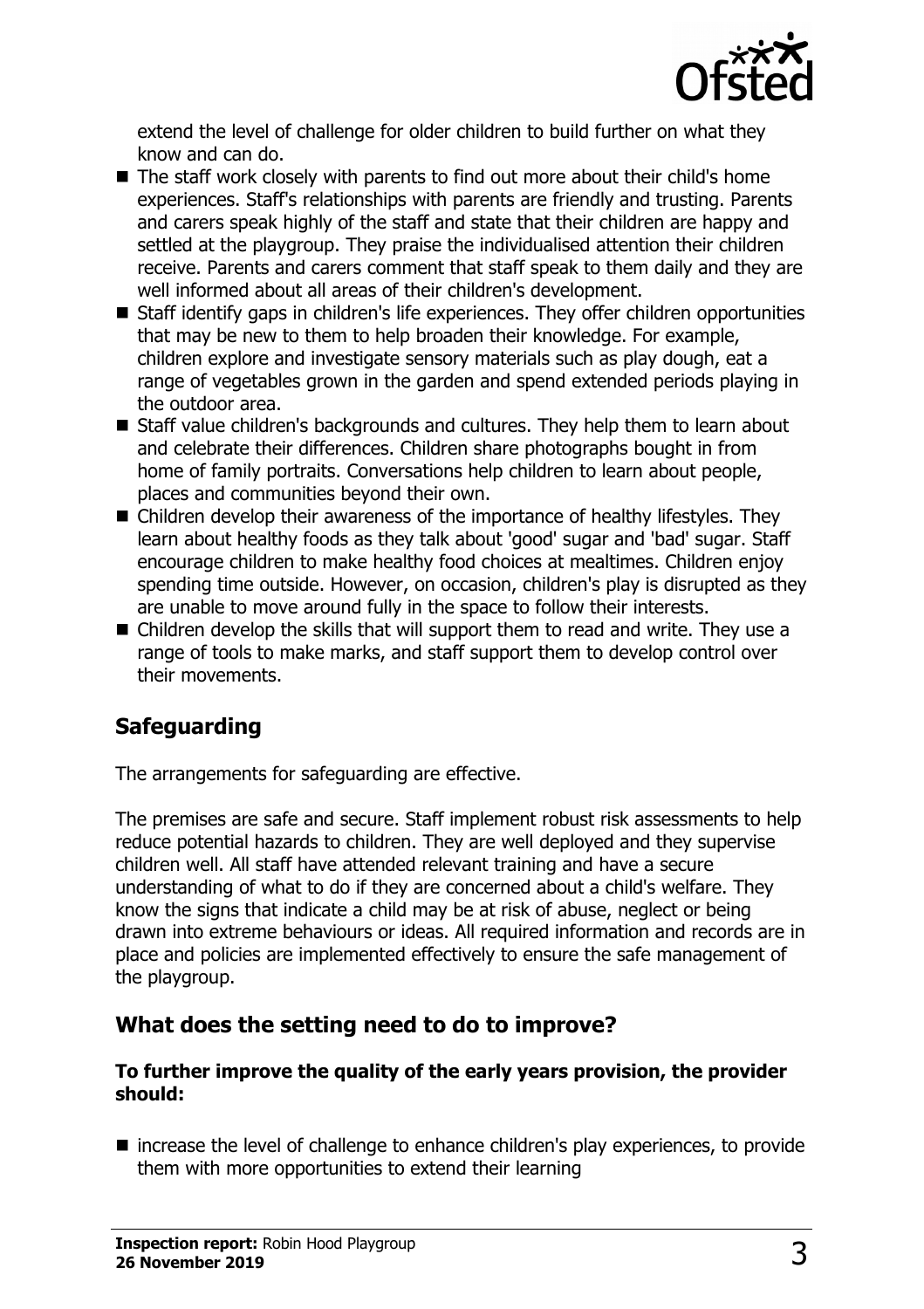

- $\blacksquare$  explore additional ways to use the outdoor area to ensure children's play is not interrupted and they can follow their interests
- $\blacksquare$  strengthen performance management processes to ensure that all staff know where they need to improve their teaching to the highest level.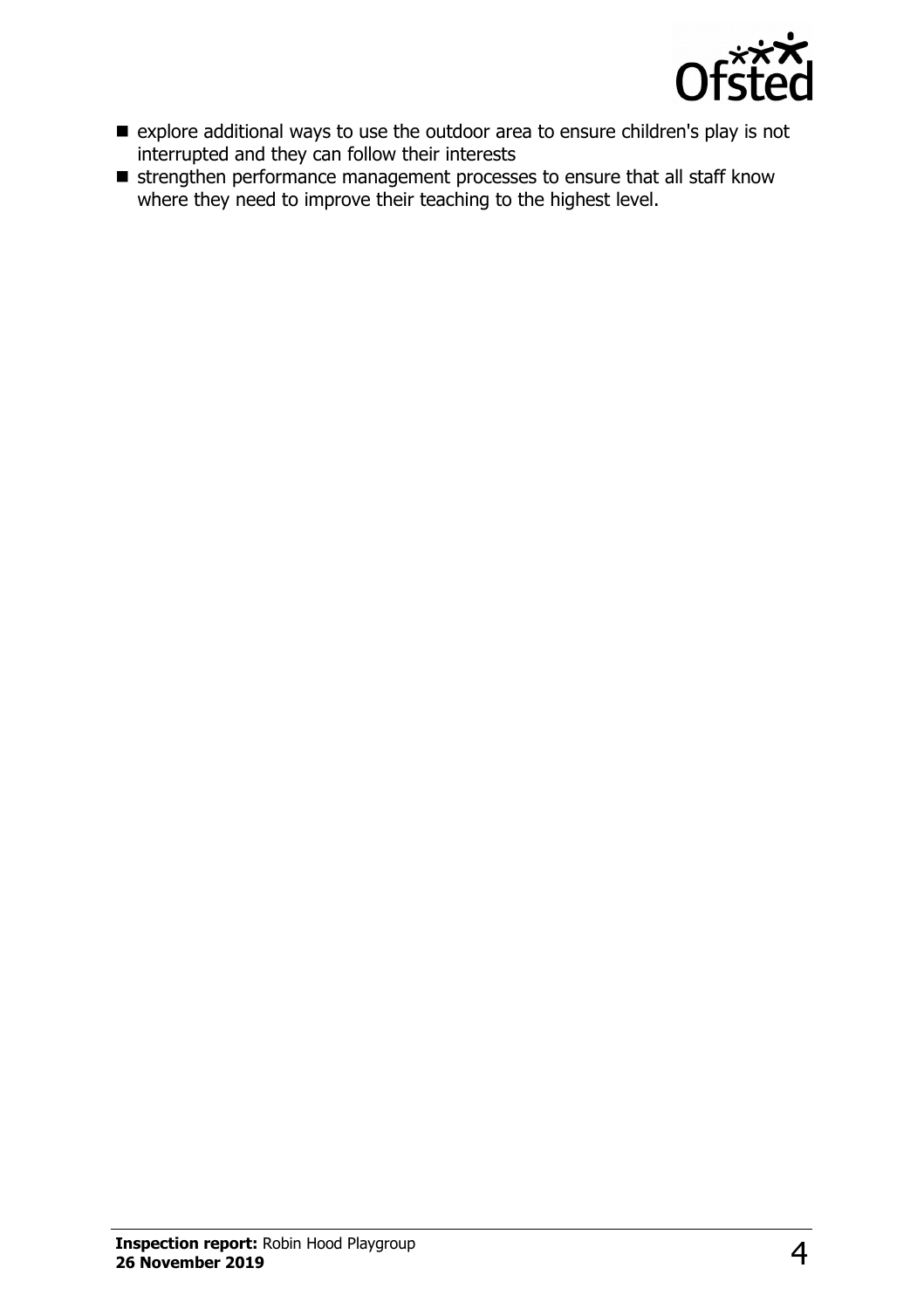

| <b>Setting details</b>                       |                                                                                      |
|----------------------------------------------|--------------------------------------------------------------------------------------|
| Unique reference number                      | 226460                                                                               |
| <b>Local authority</b>                       | Leicestershire                                                                       |
| <b>Inspection number</b>                     | 10090498                                                                             |
| <b>Type of provision</b>                     | Childcare on non-domestic premises                                                   |
| <b>Registers</b>                             | Early Years Register, Compulsory Childcare<br>Register, Voluntary Childcare Register |
| Day care type                                | Sessional day care                                                                   |
| Age range of children                        | 2 to $4$                                                                             |
| <b>Total number of places</b>                | 26                                                                                   |
| Number of children on roll                   | 32                                                                                   |
| Name of registered person                    | Amanda Barber and Jane Ward Partnership                                              |
| Registered person unique<br>reference number | RP517254                                                                             |
| Telephone number                             | 01455 213990                                                                         |
| Date of previous inspection                  | 10 December 2018                                                                     |

# **Information about this early years setting**

Robin Hood Playgroup registered in 1998. The playgroup employs three members of childcare staff, including the managers. Of these, one member of staff has early years professional status and two have an appropriate early years qualification at level 3. The playgroup opens from Monday to Friday during term time. It operates between 7.30am and 5pm. The playgroup provides funded early education for two-, three- and four-year-old children.

# **Information about this inspection**

#### **Inspector**

Dawn Barlow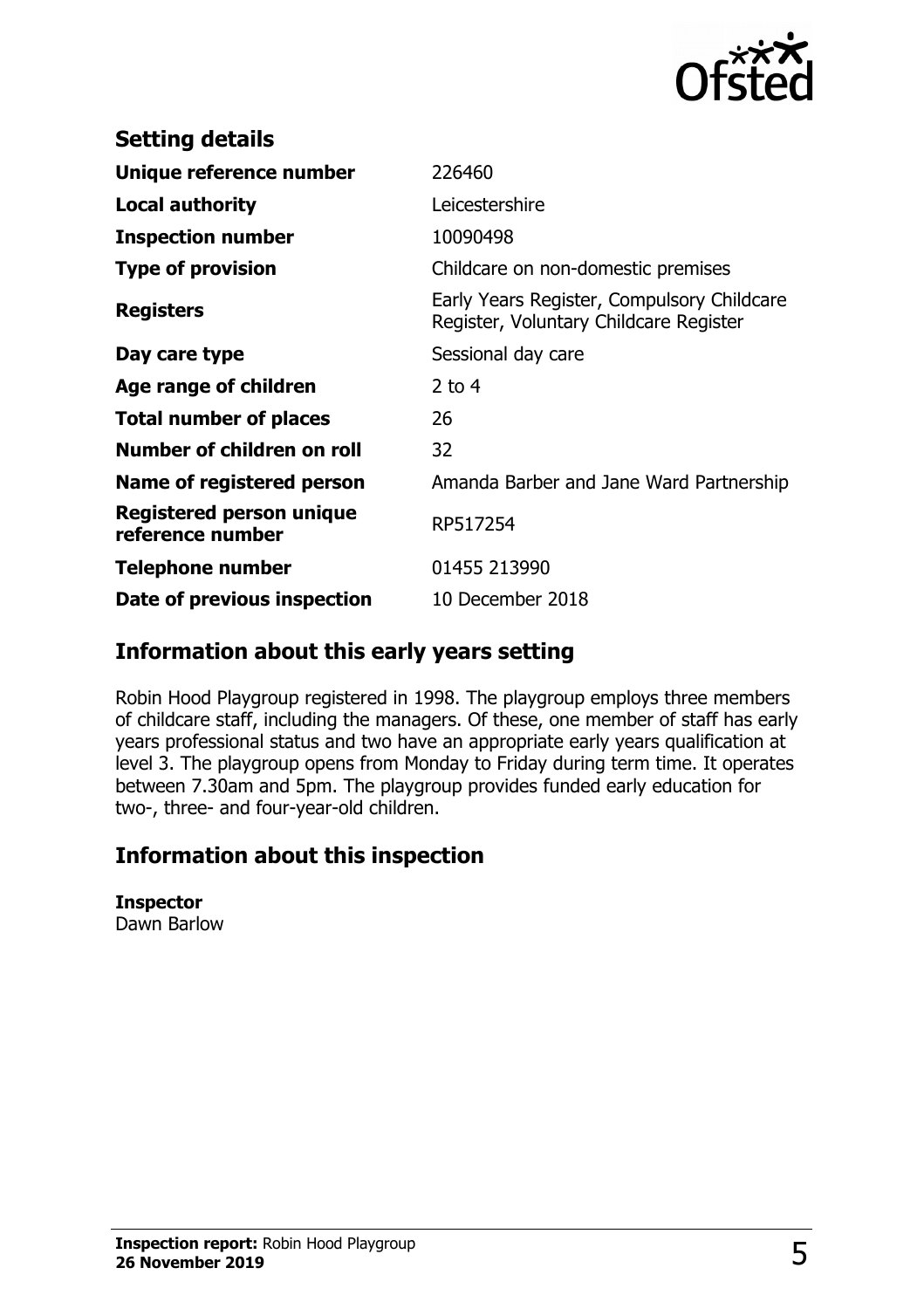

#### **Inspection activities**

- $\blacksquare$  The inspector completed a learning walk with one of the managers and discussed how the early years provision is organised.
- $\blacksquare$  The inspector spoke to a number of parents and carers during the inspection and took account of their views.
- $\blacksquare$  The inspector held a meeting with one of the playgroup managers. She looked at relevant documentation and evidence of the suitability of staff working in the playgroup.
- $\blacksquare$  The inspector spoke with staff and children during the inspection.
- $\blacksquare$  The inspector observed the quality of the teaching during activities, indoors and outdoors, and assessed the impact this has on children's learning.

We carried out this inspection under sections 49 and 50 of the Childcare Act 2006 on the quality and standards of provision that is registered on the Early Years Register. The registered person must ensure that this provision complies with the statutory framework for children's learning, development and care, known as the early years foundation stage.

If you are not happy with the inspection or the report, you can [complain to Ofsted.](http://www.gov.uk/complain-ofsted-report)